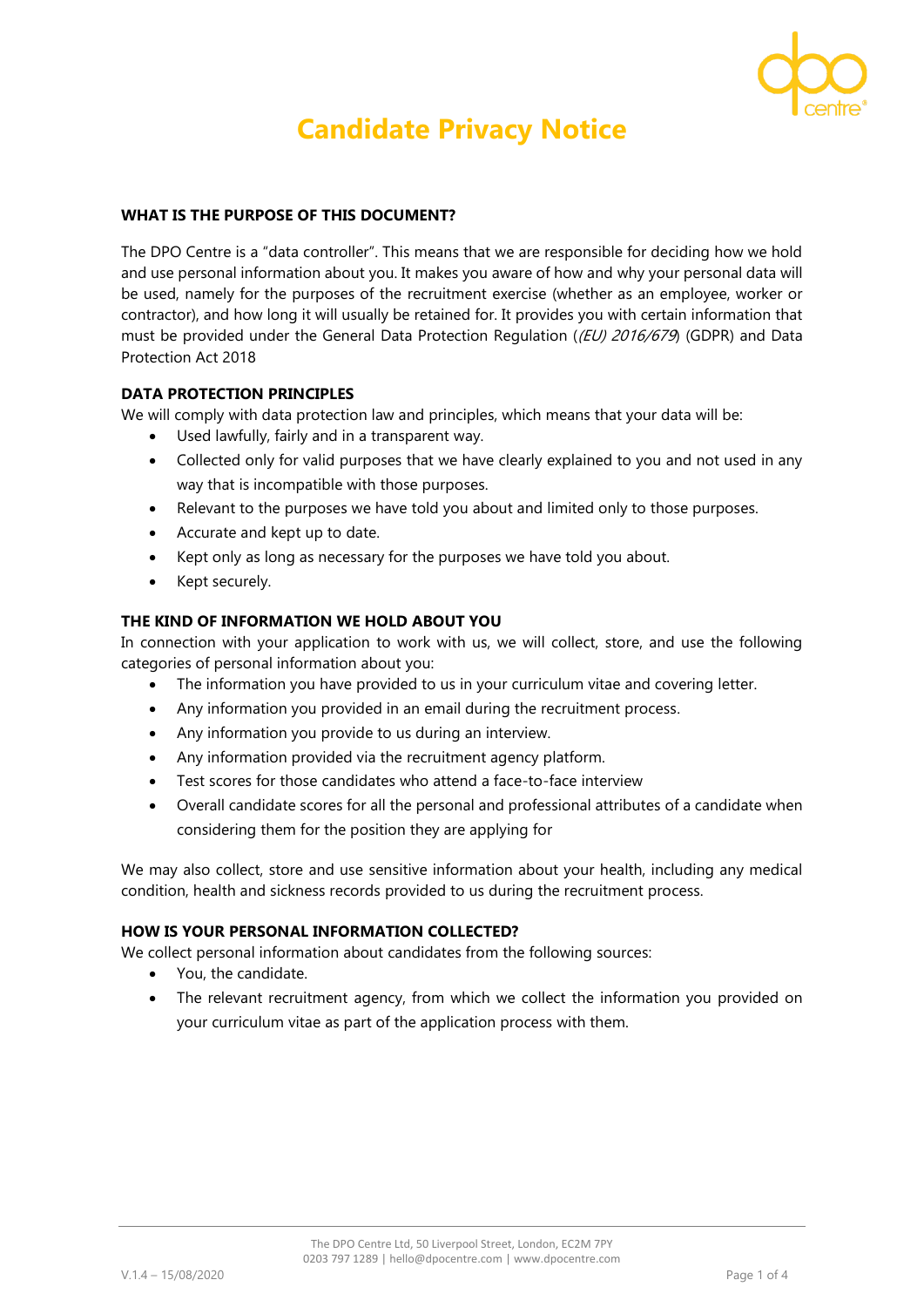# **HOW WE WILL USE INFORMATION ABOUT YOU**

We will use the personal information we collect about you to:

- Assess your skills, qualifications, and suitability for the role.
- Carry out background and reference checks, where applicable.
- Communicate with you about the recruitment process.
- Keep records related to our hiring processes.
- Comply with legal or regulatory requirements.

It is in our legitimate interests to decide whether to appoint you in the role since it would be beneficial to our business to appoint someone suitable based on the job description and requirements. We also need to process your personal information to decide whether to enter into a contract of employment with you.

Having received your CV and covering letter we will then process that information to decide whether you meet the basic requirements to be shortlisted for the role. If you do, we will decide whether your application is strong enough to invite you for an interview. If we decide to call you for an interview, we will use the information you provide to us at the interview to decide whether to offer you the role. If we decide to offer you the role, we will then verify your right to work and take up references if required before confirming your appointment.

#### **If you fail to provide personal information**

If you fail to provide information when requested, which is necessary for us to consider your application (such as evidence of qualifications or work history), we will not be able to process your application successfully. For example, if we require details on a certification or references for this role and you fail to provide us with relevant details, we will not be able to take your application further.

#### **HOW WE USE PARTICULARLY SENSITIVE PERSONAL INFORMATION**

If you disclose sensitive personal information during the shortlisting or interview process, we will use your particularly sensitive personal information in the following ways:

• to consider whether we need to provide appropriate adjustments during the recruitment process, for example whether adjustments need to be made during an interview or as part of the role you are applying for.

#### **INFORMATION ABOUT CRIMINAL CONVICTIONS**

For certain roles, we might request you to undertake Disclosure and Barring Service (DBS) checks or in Scotland, a Disclosure Scotland check. We use the DBS checking service certificate to help assess the suitability of applicants for positions of trust.

The DPO Centre complies fully with the code of practice regarding the correct handling, use, storage, retention and disposal of certificate information.

We will not keep any photocopy or other image of the certificate. However, we may keep a record of the date of issue of a certificate, the name of the subject, the type of certificate requested, the position for which the certificate was requested, the unique reference number of the certificate and the details of the recruitment decision taken.

The record will be stored in a secure, access restricted, digital folder for no longer than 6 months from receipt.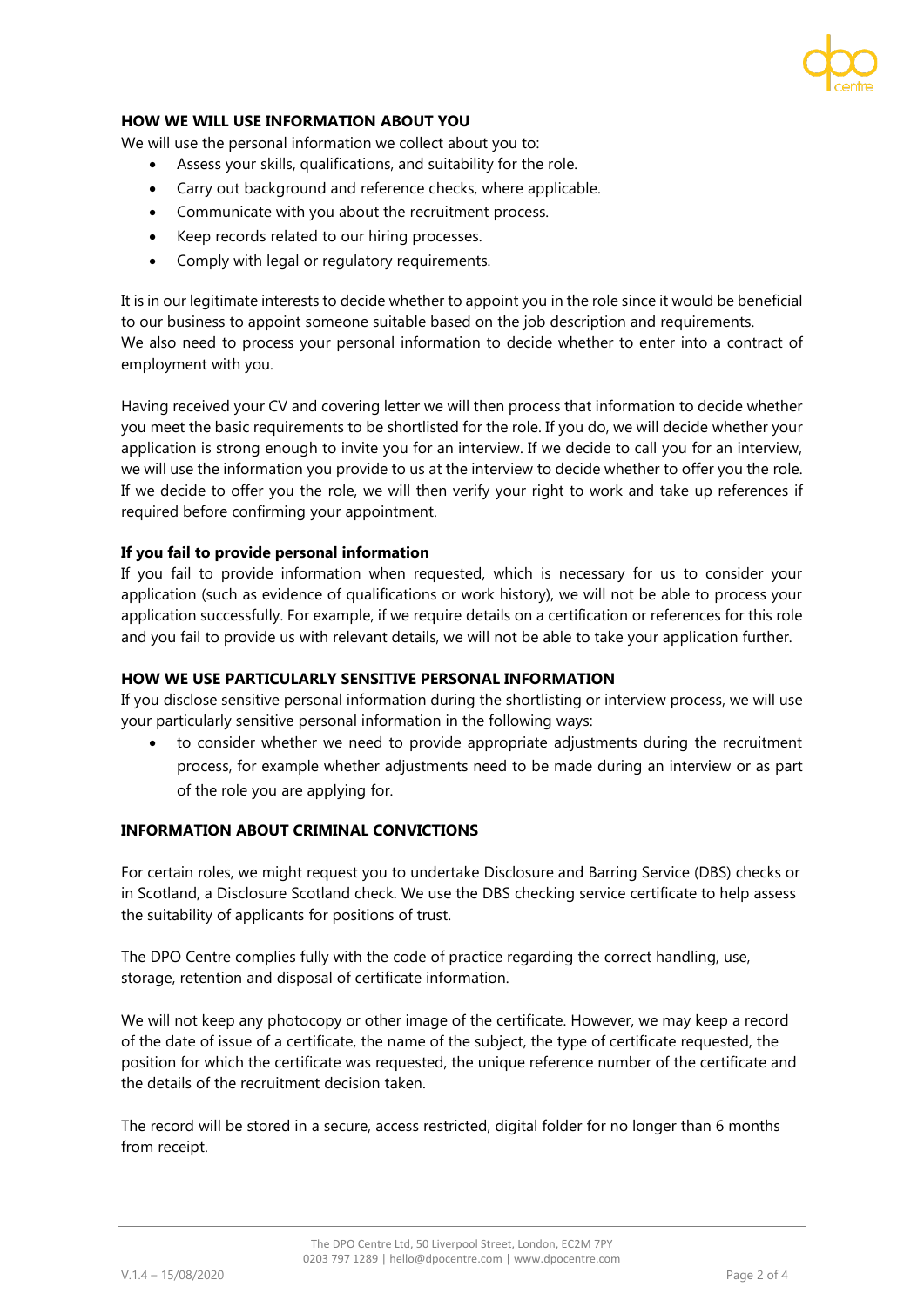

Certificate information is only used for the specific purpose for which it was requested and for which the applicant's full consent has been given.

#### **AUTOMATED DECISION-MAKING**

You will not be subject to decisions that will have a significant impact on you based solely on automated decision-making.

#### **DATA SHARING**

We will not share your personal information with 3<sup>rd</sup> parties.

We use a 3rd party recruitment platform, **[Recruitment Revolution](https://www.recruitmentrevolution.com/)** or **[eTalent](https://www.etalent.net/)**, for posting of advertisements on our behalf. If applying via one of the online recruitment boards, where they have posted the role, your details will be processed by Recruitment Revolution or eTalent as The Controller. You can find a copy of their privacy policy on their respective websites. If you apply directly, your details will not be uploaded to their portal. If you wish for your application to be reviewed outside the chosen platform, please notify us of this in your cover email to us.

#### **DATA SECURITY**

We have put in place appropriate security measures to prevent your personal information from being accidentally lost, used or accessed in an unauthorised way, altered or disclosed. In addition, we limit access to your personal information to those employees, agents, contractors and other third parties who have a business need-to-know. They will only process your personal information on our instructions, and they are subject to a duty of confidentiality.

We have put in place procedures to deal with any suspected data security breach and will notify you and any applicable regulator of a suspected breach where we are legally required to do so.

#### **DATA RETENTION**

#### **How long will you use my information for?**

We will retain your personal information for a period of six months after we have communicated to you our decision about whether to appoint you to the role. We retain your personal information for that period so that we can show, in the event of a legal claim, that we have not discriminated against candidates on prohibited grounds and that we have conducted the recruitment exercise in a fair and transparent way. After this period, we will securely destroy your personal information in accordance with our data retention policy.

If we wish to retain your personal information on file, on the basis that a further opportunity may arise in future and we may wish to consider you for that, we will write to you separately, seeking your explicit consent to retain your personal information for a fixed period on that basis.

#### **RIGHTS OF ACCESS, CORRECTION, ERASURE, AND RESTRICTION**

#### **Your rights in connection with personal information**

Under certain circumstances, by law you have the right to:

- **Request access** to your personal information (commonly known as a "data subject access request"). This enables you to receive a copy of the personal information we hold about you and to check that we are lawfully processing it.
- **Request correction** of the personal information that we hold about you. This enables you to have any incomplete or inaccurate information we hold about you corrected.
- **Request erasure** of your personal information. This enables you to ask us to delete or remove personal information where there is no good reason for us continuing to process it. You also have the right to ask us to delete or remove your personal information where you have exercised your right to object to processing (see below).